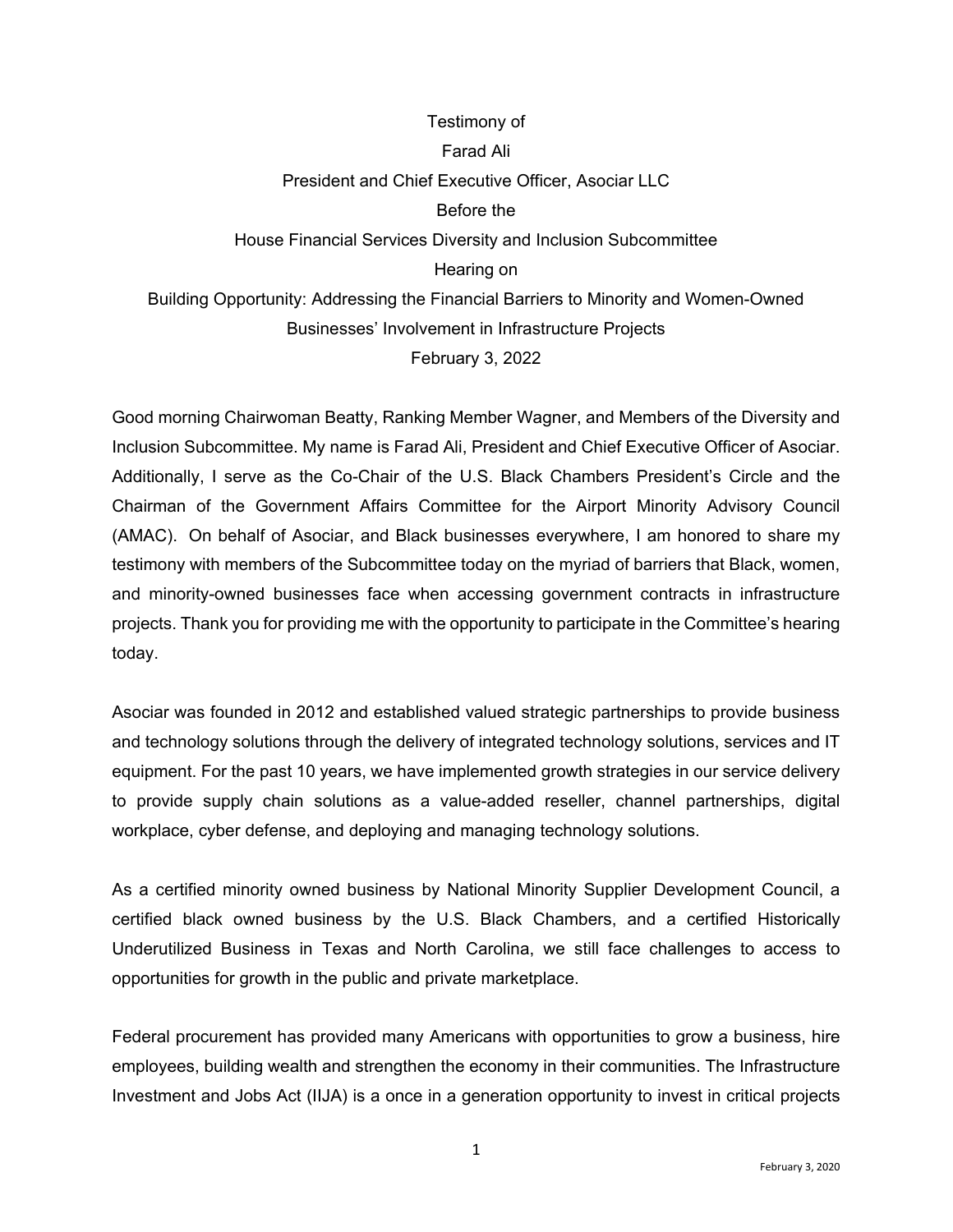throughout the nation. However, if we are to realize the long-term return on those investments, we must also understand that who is hired to do these projects is just as important as where these projects are performed and delivered. This will require coordination between the business community, financial services industry, and strong, transparent oversight from Congress to address two key financial barriers: access to capital and access to contracts.

First, whether its pouring concrete, replacing outdated pipes, or installing next-gen broadband and electric charging stations, many minority-owned firms will be blocked from bidding on these contracts because of a lack of capital, not lack of capability. To address the barrier of capital access, financial institutions should be incentivized to create lending products that align with federal procurement contract terms. This will improve cash flow management and alleviate credit risk. Additionally, Congress should expand and increase funding to the Emergency Capital Investment Program (ECIP) through the U.S. Department of Treasury. The ECIP currently sends approximately \$9B to Community Development Financial Institutions (CDFIs) and Minority Depository Institutions (MDIs) to invest in underserved communities. While the significant return on investment that these programs provide cannot be denied, neither can the disproportionate size of the need. Increasing funding to these programs will direct capital where it is needed the most and can leverage the efficiency and effectiveness of the financial institutions that participate.

Second, to ensure that the Federal and State agencies awarding the contracts are able to identify qualified, capable firms of various sizes, there needs to be a formal alignment between those agencies and minority business organizations like the U.S Black Chambers, National Minority Supplier Development Council, Airport Minority Advisory Council and Conference of Minority Transportation Officials. For decades, these organizations have served as facilitators for increasing the capacity of thousands of diverse firms. They can also serve as a clearinghouse of qualified companies that can meet the immediate and long-term needs of "shovel ready" projects at the Federal, State, and municipal levels.

Third, to build marketplace capacity, Congress must strengthen policies that facilitate, measure, and report mentoring partnerships between larger government contractors and minority and women owned business that execute IIJA funded projects. Historically underutilized businesses risk falling into a cycle of underutilization. For example, to get contracts you must show past performance, but why would a buyer choose a vendor with less experience than one of its competitors? If the IIJA is going to meet its economic growth objectives, larger minority businesses must be able to compete for prime contracts and the smaller ones be given access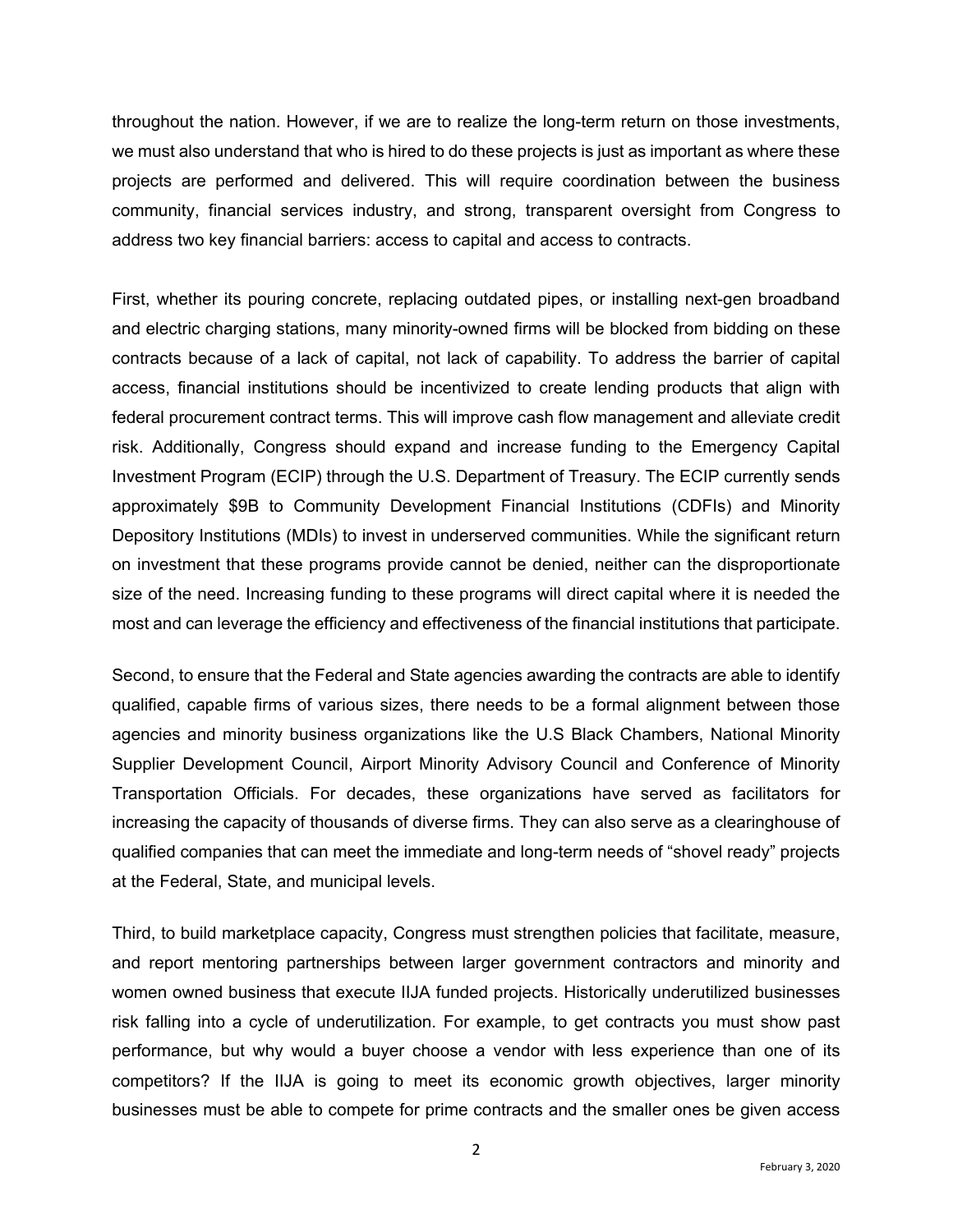and treated fairly as subcontractors – affording that valuable past performance. Building alliances through strengthened mentor/protégé and subcontracting plans, connecting contract awards to capital access and business partnerships, and expanding incentives for mentorships and sponsorships would drive better outcomes for all those delivering on IIJA projects.

While all businesses, in theory, could attempt to access opportunities within IIJA, majority businesses who may have more significant access to capital and strong business relationships are well-positioned to win contracts when compared to smaller (even relatively) minority-owned firms. The current landscape does not address the inequities of connectedness in business relationships:

- What is the opportunity?
- Where is the opportunity?
- How big is the opportunity?
- What is your access to the opportunity?

These are all questions that "smaller" minority firms are at a disadvantage. Many white-owned firms are on the 20-yard line from scoring an opportunity. Being placed in the proverbial football term "red-zone", due to more connectedness and more access to capital. This is an advantage and provides an easy solution due to privilege. While many minority businesses are not even at the 50 yard-line.

When it comes to utilization of minority, woman, and economically disadvantage business, this strategy will eliminate post-IIJA questions of:

- What happened?
- Why did it happen?
- What will happen; and
- What should we have done?

In this historic moment, you have the opportunity to capitalize on strengthening America's physical and human infrastructure leveraging partnership in procurement and assuring shared prosperity. Policies influence resource utilization, definitions of issues, priority in addressing these issues and oversight procedures to ensure desired results are obtained. Most importantly, history has shown simply creating a program or initiative goes nowhere without the continued application of resources and persistent oversight to imbue them into the culture of the environment.